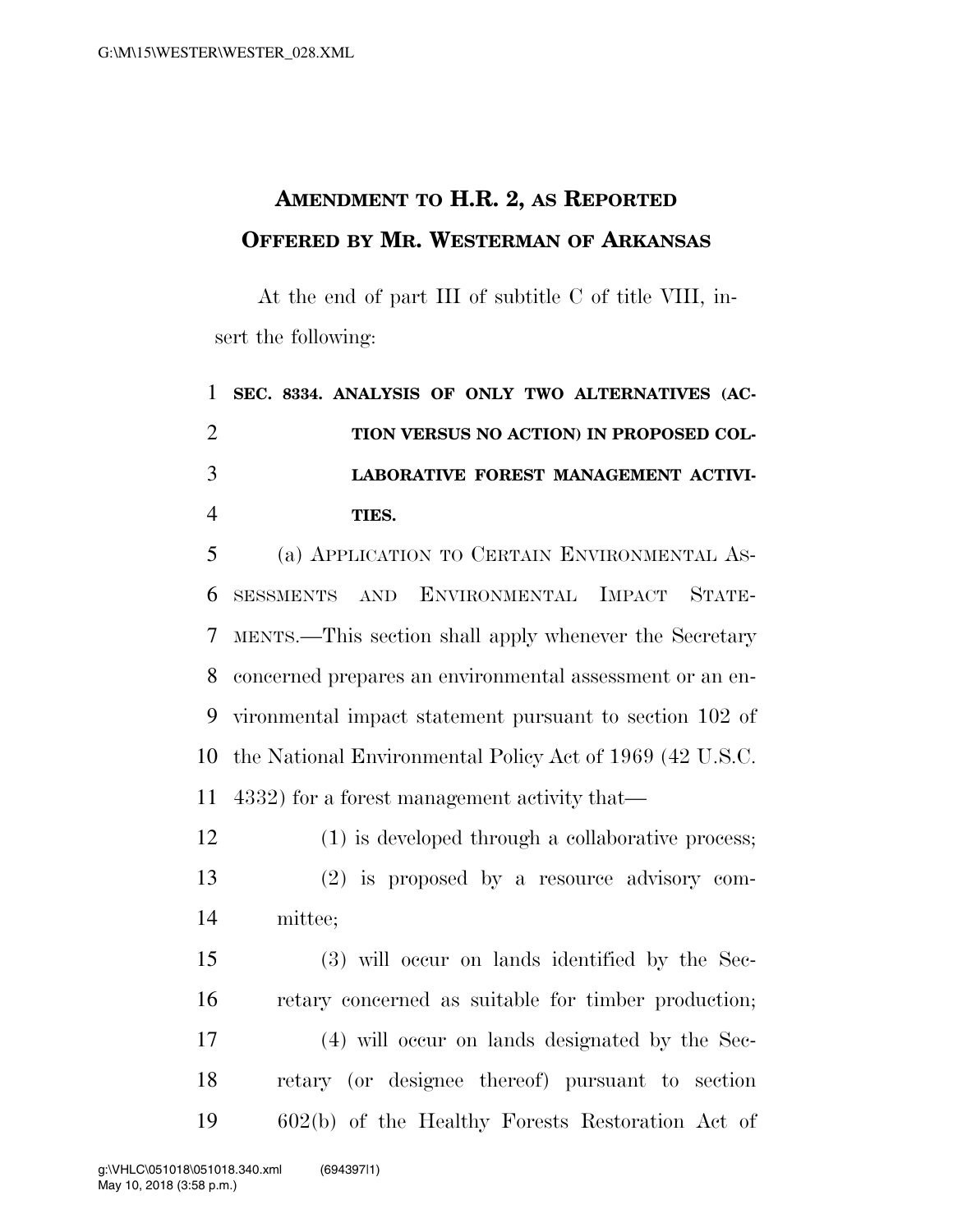| $\mathbf{1}$   | $2003$ (16 U.S.C. 6591a(b)), notwithstanding wheth-          |
|----------------|--------------------------------------------------------------|
| $\overline{2}$ | er such forest management activity is initiated prior        |
| 3              | to September 30, 2018; or                                    |
| $\overline{4}$ | $(5)$ is covered by a community wildfire protec-             |
| 5              | tion plan.                                                   |
| 6              | (b) CONSIDERATION OF ALTERNATIVES.—In an envi-               |
| 7              | ronmental assessment or environmental impact statement       |
| 8              | described in subsection (a), the Secretary concerned shall   |
| 9              | study, develop, and describe only the following two alter-   |
| 10             | natives:                                                     |
| 11             | (1) The forest management activity.                          |
| 12             | $(2)$ The alternative of no action.                          |
| 13             | (c) ELEMENTS OF NO ACTION ALTERNATIVE.-In                    |
| 14             | the case of the alternative of no action, the Secretary con- |
| 15             | cerned shall consider whether to evaluate—                   |
| 16             | $(1)$ the effect of no action on—                            |
| 17             | $(A)$ forest health;                                         |
| 18             | (B) habitat diversity;                                       |
| 19             | (C) wildfire potential;                                      |
| 20             | (D) insect and disease potential; and                        |
| 21             | (E) timber production; and                                   |
| 22             | $(2)$ the implications of a resulting decline in             |
| 23             | forest health, loss of habitat diversity, wildfire, or in-   |
| 24             | sect or disease infestation, given fire and insect and       |
| 25             | disease historic cycles, on-                                 |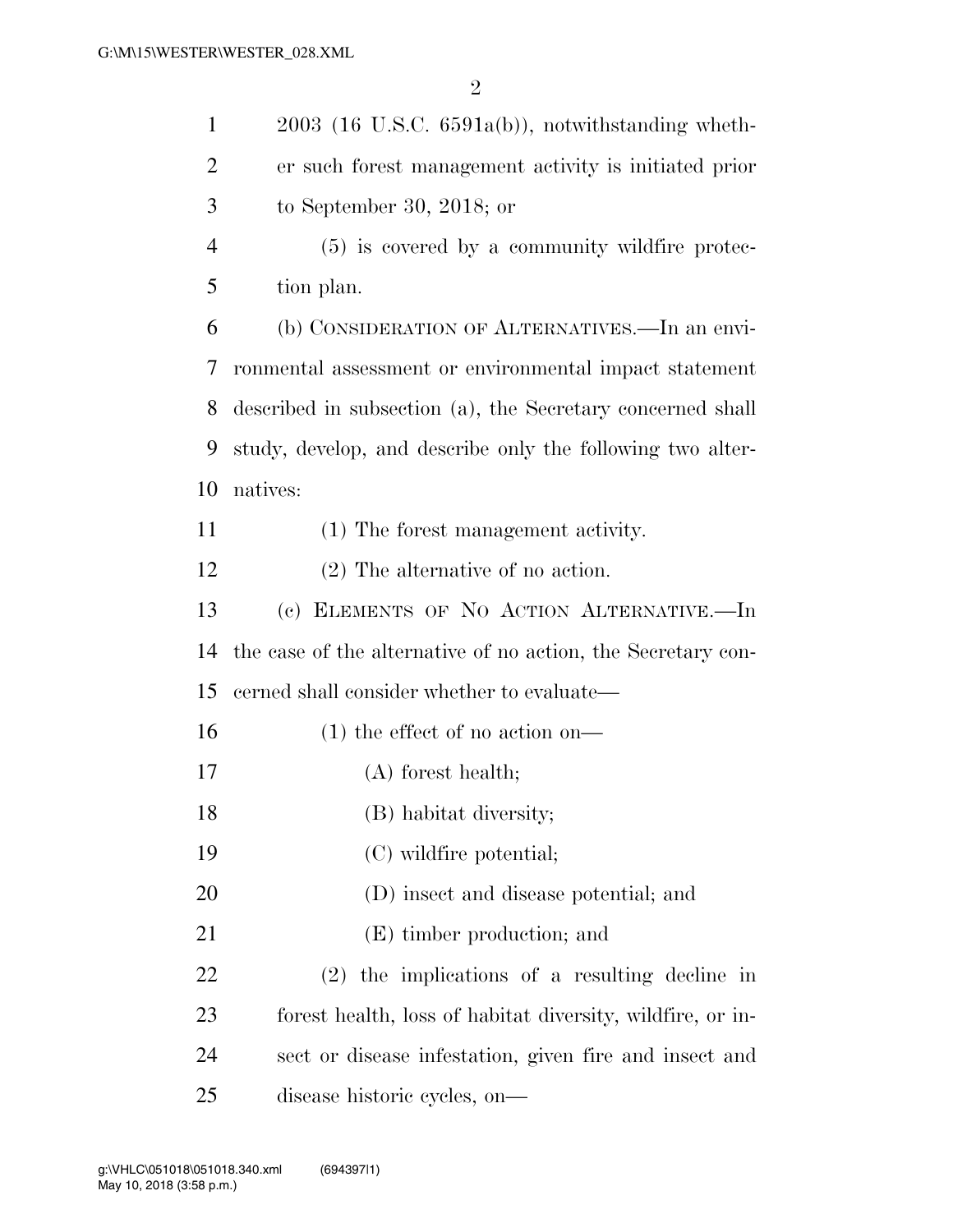(A) domestic water supply in the project area;

- (B) wildlife habitat loss; and
- (C) other economic and social factors.

## **SEC. 8335. INJUNCTIVE RELIEF.**

 (a) BALANCING SHORT- AND LONG-TERM EFFECTS OF FOREST MANAGEMENT ACTIVITIES IN CONSIDERING INJUNCTIVE RELIEF.—As part of its weighing the equities while considering any request for an injunction that ap- plies to any agency action as part of a forest management activity the court reviewing the agency action shall balance the impact to the ecosystem likely affected by the forest management activity of—

- (1) the short- and long-term effects of under-taking the agency action; against
- (2) the short- and long-term effects of not un-dertaking the action.
- 18 (b) TIME LIMITATIONS FOR INJUNCTIVE RELIEF.— (1) IN GENERAL.—Subject to paragraph (2) the length of any preliminary injunctive relief and stays pending appeal that applies to any agency action as part of a forest management activity, shall not ex-ceed 60 days.

(2) RENEWAL.—